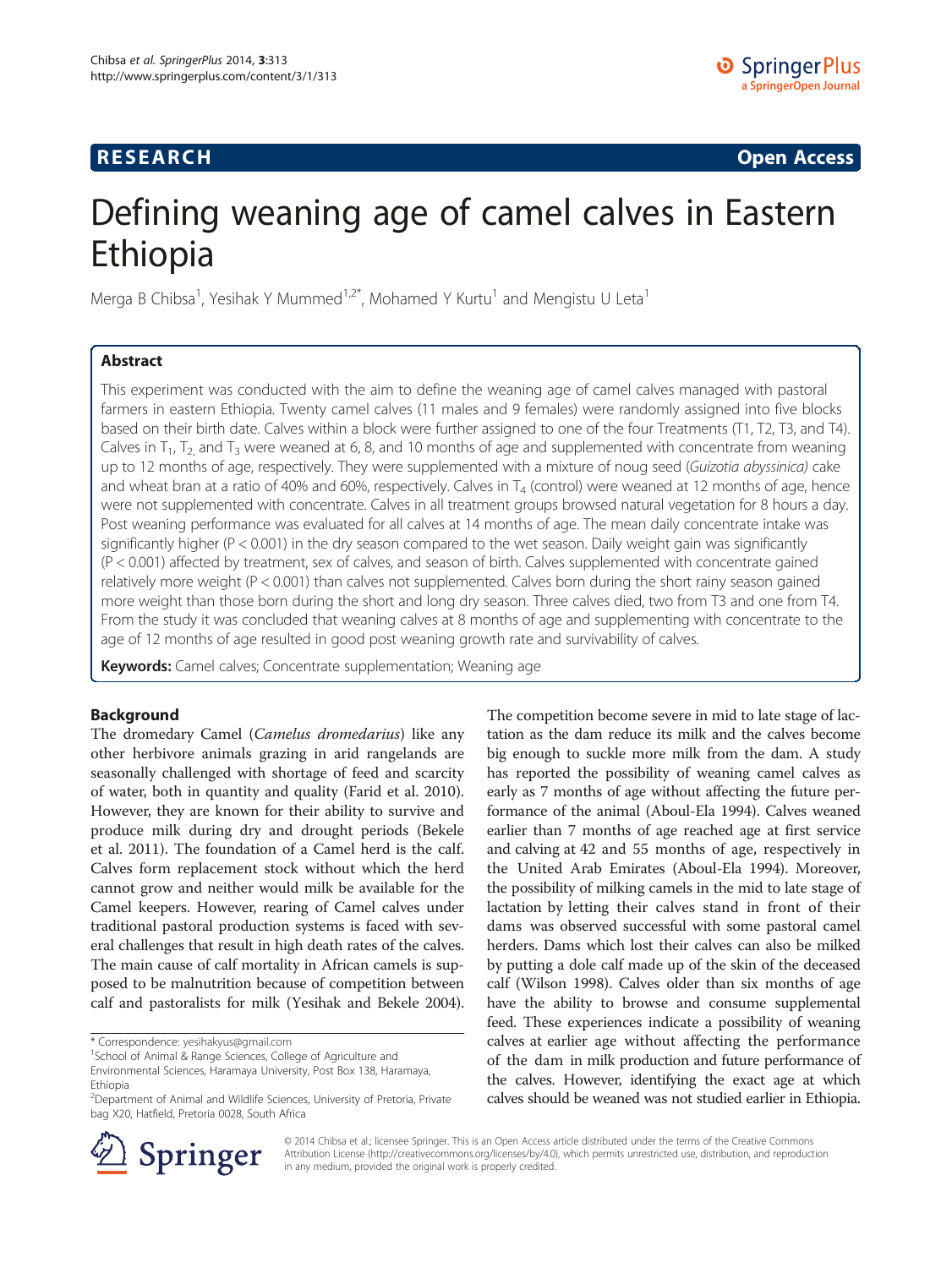Therefore, this study was conducted with the aim to define the weaning age of camel calves kept by farmers in eastern Ethiopia.

## Results and discussions

#### Chemical composition of the supplement

DM (dry matter), CP (crude protein), NDF (neutral detergent fiber), ADF (Acid detergent fiber), ADL (Acid detergent lignin), OM (organic matter) and Ash of the concentrate mix were 89.34, 27.80, 45.36, 23.55, 4.43, 88.96 and 8.34%, respectively.

## Nutrient acquired from supplemental concentrate

The total CP intake estimated from the total concentrate DM (Kg/day) intake was 0.44 kg/day which ranged from 431 to 450g/day (Table 1). The result was higher than 195–244 g DCP reported (Anonymous [1990](#page-4-0)) and the daily maintenance requirements of dromedary camel (100 to 150 g). This indicated that the supplemented

## Table 1 Nutrient acquired by calves from concentrate supplemented

| <b>Parameters</b>                    | т,    | T <sub>2</sub> | $T_3$ | Mean $\pm$ SE    |
|--------------------------------------|-------|----------------|-------|------------------|
| Conc. DMI (kg/day)                   | 1.61  | 1.62           | 1.55  | $1.59 \pm 0.03$  |
| Conc. DMI (g/kg W <sup>0.75</sup> )  | 42.22 | 41.68          | 38.22 | $40.71 \pm 2.12$ |
| Conc. DMI (g/kg BW)                  | 12.55 | 12.29          | 11.13 | $11.99 \pm 0.62$ |
| OMI (kg/day)                         | 1.43  | 1.44           | 1.38  | $1.42 \pm 0.03$  |
| OMI (g/kg W <sup>0.75</sup> )        | 37.56 | 37.07          | 34.00 | $36.21 \pm 1.57$ |
| OMI (g/kg BW)                        | 11.16 | 10.93          | 9.90  | $10.66 \pm 0.55$ |
| Ash intake (kg/day)                  | 0.13  | 0.13           | 0.13  | $0.13 \pm 2.62$  |
| Ash intake (g/kgW <sup>0.75</sup> )  | 3.52  | 3.48           | 3.19  | $3.40 \pm 0.15$  |
| Ash intake (g/kg BW)                 | 1.05  | 1.02           | 0.93  | $1.00 \pm 0.05$  |
| CPI intake (kg/day)                  | 0.45  | 0.45           | 0.43  | $0.44 \pm 0.01$  |
| CPI (g/kg W <sup>0.75</sup> )        | 11.77 | 11.55          | 10.65 | $11.32 \pm 0.48$ |
| CPI (g/kg BW)                        | 3.49  | 3.41           | 3.10  | $3.33 \pm 0.17$  |
| NDF intake (kg/day)                  | 0.73  | 0.73           | 0.70  | $0.72 \pm 0.01$  |
| NDF intake (g/kg W <sup>0.75</sup> ) | 19.21 | 18.87          | 17.37 | $18.48 \pm 0.80$ |
| NDF intake (g/kg BW)                 | 5.71  | 5.57           | 5.06  | $5.45 \pm 0.28$  |
| ADF intake (kg/day)                  | 0.38  | 0.38           | 0.36  | $0.37 \pm 0.01$  |
| ADF intake (g/kg W <sup>0.75</sup> ) | 42.31 | 41.60          | 38.29 | $40.73 \pm 1.75$ |
| ADF intake (g/kg BW)                 | 2.96  | 2.89           | 2.63  | $2.83 \pm 0.17$  |
| ADL intake (kg/day)                  | 0.07  | 0.07           | 0.07  | $0.07 \pm 0.01$  |
| ADL intake (g/kg W <sup>0.75</sup> ) | 42.31 | 41.60          | 38.31 | $40.74 \pm 1.74$ |
| ADL intake (g/kg BW)                 | 0.55  | 0.55           | 0.50  | $0.53 \pm 0.02$  |

 $W^{0.75}$ , metabolic body weight; Conc. DMI (g/kg BW), Concentrate dry matter intake g/kg body weight; OMI, Organic matter intake; CPI, Crude protein intake; NDFI, Neutral detergent fiber intake; ADF, Acid detergent fiber; ADL, Acid detergent lignin; SEM, Standard error of mean; Conc.DMI, Concentrate dry matter intake; conc. DMI (g/kgW<sup>.75</sup>), Concentrate dry matter intake g/kg metabolic body weight;  $T_1$  weaned at 6 months old;  $T_2$  weaned at 8 months old;  $T_3$  weaned at 10 months old.

calves had higher CP intake than their maintenance requirements.

## Concentrate intake by camel calves

The average concentrate consumption of camel calves was 1.59 kg DM per day. The intake in the present study was comparable to the report by Kadim et al. ([2013](#page-4-0)) which was 1.6–2.25 kg DM/100 kg body weight. Concentrate intake was significantly  $(P < 0.001)$  affected by experimental season. Calves consumed more concentrate  $(P < 0.001)$  in the dry than in the wet season (Table 2). The reason for relatively higher amount of concentrate consumption in the dry season might be due to the scarcity and low quality of the forage available from the rangeland. Chimsa et al. [\(2013\)](#page-4-0) reported that the crude protein content of mixed plant species preferred by calves in dry season was relatively lower than the content in wet season. Moreover, calves relatively spent less time browsing during dry season compared to wet season, which means less total dry matter intake from browsing/grazing thus leading to higher consumption of the concentrate. The result may justify supplementation of calves during the dry but not during the wet season.

## Average daily weight gain of calves

Average daily weight gains of the calves were 0.300 kg/day. Weight gain was significantly  $(P < 0.001)$  affected by treatment, season of birth and sex of calves. Daily weight gain of calves in  $T_4$  (0.222  $\pm$  0.01 kg) was relatively lower than calves in T<sub>1</sub> (0.321  $\pm$  0.01 kg), T<sub>2</sub> (0.338  $\pm$  0.01) and T<sub>3</sub>  $(0.306 \pm 0.01 \text{ kg}$ ; Table [3](#page-2-0)). The poor performance of calves in T4 (control) compared to other treatment could be due to absence of supplement and deficiency of required

Table 2 Least Squares Means concentrate intake (kg/day) of camel calves

| <b>Variables</b>    | Mean              | <b>SE</b> |
|---------------------|-------------------|-----------|
| Overall mean        | 1.59              | 0.03      |
| Treatment           | ns                |           |
| $T_{1}$             | 1.61              | 0.02      |
| T <sub>2</sub>      | 1.62              | 0.02      |
| $T_3$               | 1.55              | 0.03      |
| Sex                 | ns                |           |
| Male                | 1.53              | 0.02      |
| Female              | 1.66              | 0.02      |
| Experimental season | **                |           |
| Dry                 | 1.83 <sup>a</sup> | 0.03      |
| Wet                 | $1.36^{b}$        | 0.04      |

Means with different letters  $($ <sup>a, b</sup>) within a column under the same factor are different at indicated P value,  $** = P < 0.001$ ; N = number of observation; ns = non significant.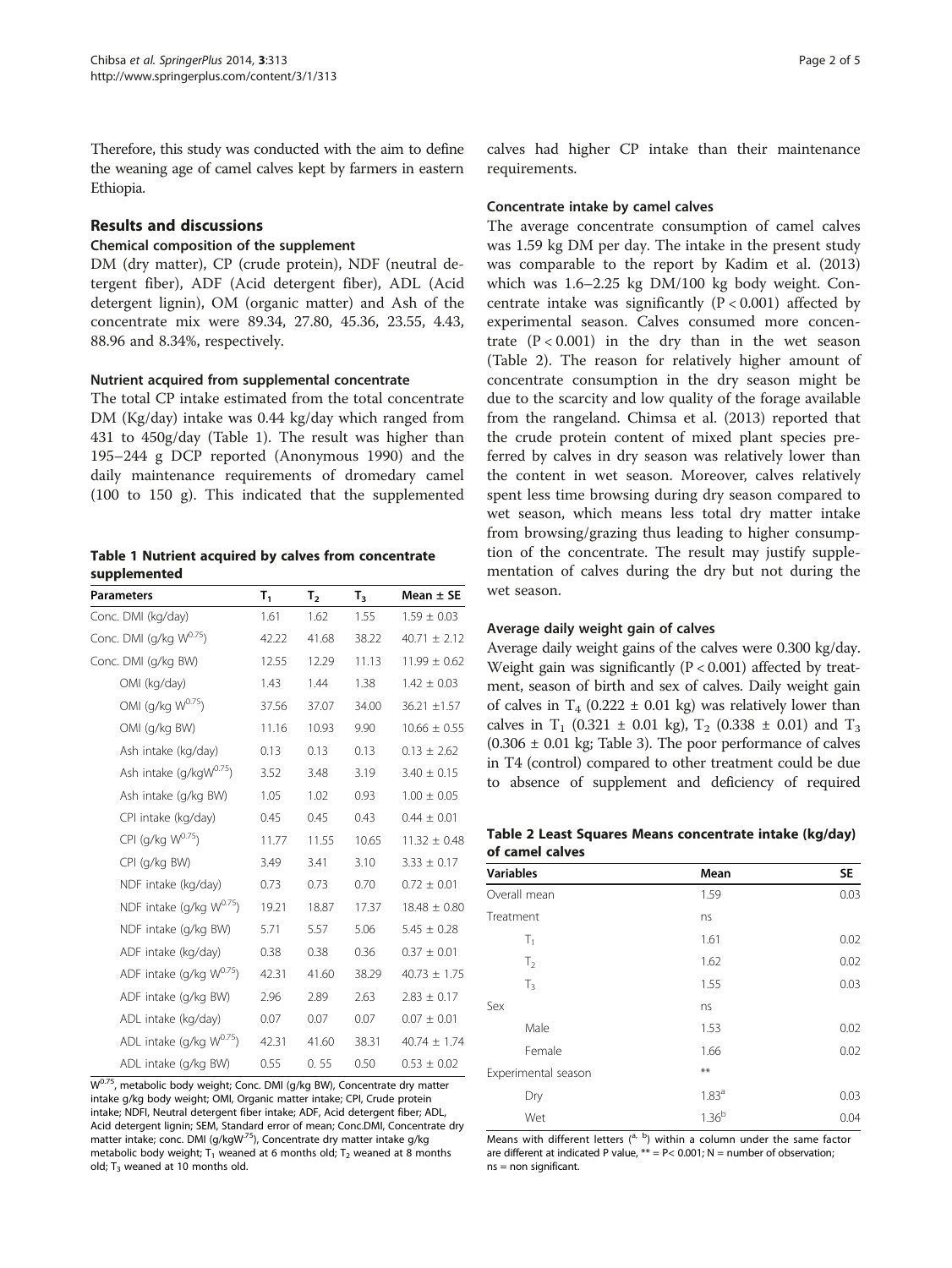<span id="page-2-0"></span>Table 3 Means daily weight gain of camel calves

| <b>Factors</b> | Daily weight gain (kg) |           |  |
|----------------|------------------------|-----------|--|
|                | Mean                   | <b>SE</b> |  |
| Overall mean   | 0.300                  | 0.01      |  |
| Treatment      | **                     |           |  |
| $T_1$          | 0.324 <sup>a</sup>     | 0.01      |  |
| T <sub>2</sub> | 0.338 <sup>a</sup>     | 0.01      |  |
| $T_3$          | 0.306 <sup>a</sup>     | 0.02      |  |
| $T_4$          | 0.222 <sup>b</sup>     | 0.01      |  |
| Season birth   | **                     |           |  |
| Long dry       | 0.263 <sup>b</sup>     | 0.01      |  |
| Short dry      | $0.294^{b}$            | 0.01      |  |
| Short rainy    | $0.335^{\text{a}}$     | 0.01      |  |
| Sex            | **                     |           |  |
| Female         | 0.330 <sup>a</sup>     | 0.01      |  |
| Male           | $0.265^{\rm b}$        | 0.01      |  |

Means with different letters ( $a$ ,  $b$ ,  $c$ ) within a column under the same factor are different at indicated P value,  $** = P < 0.001$ ; N = number of observation; DWG = daily weight gain.

nutrients in forage browsed (Chimsa et al. [2013\)](#page-4-0) and milk suckled (Yesihak and Bekele [2004](#page-4-0)). The weight gain of calves in T4 (control) in the current study was relatively lower than 351.6 kg/day reported for traditionally managed camels in Sudan (Bakheit et al. [2012\)](#page-4-0). Moreover, the growth rate of supplemented calves was also relatively lower than the growth rate reported for Sudanese camel calves kept under semi-intensive management which was 542.3 kg/day (Bakheit et al. [2012\)](#page-4-0). The difference in weight gain might be due to difference in genetic and environmental factors. Supplemented calves (T1, T2 and T3) had 27-34% higher growth rate compared to calves not supplemented (T4). This is an attribute of the supplement which supplies additional energy and protein that supports weight gain beyond the requirement for maintenance. The CP content of the supplement feed can be considered as a good source of protein since it contained over 250 g CP per kg DM (Chesworth [1992\)](#page-4-0). Calves weaned at 6, 8 and 10 months of age and supplemented to the age of 12 months consumed relatively equal amount of supplement per day and yielded similar amount of gain per day. To be economically viable, supplementation should be for relatively short period of time. This will make weaning calves at 8 and 10 months of age and supplementing to the age of 12 months of age two better alternatives to wean the calves compared to weaning calves at 6 months and supplementing to the age of 12 months.

Calves born during the short rainy season  $(0.330 \pm 0.01)$ kg/day) had significantly ( $P < 0.001$ ) higher daily weight gain compared to those born in short dry  $(0.294 \pm 0.01)$ and long dry  $(0.265 \pm 0.01)$  seasons. Relatively faster

growth rate in short rainy season was due to the availability of forage in quantity and quality (Chimsa et al. [2013\)](#page-4-0). Daily weight gain of female calves  $(0.330 \pm 1)$ 0.01) was relatively higher ( $P < 0.00$ ) than male calves  $265 \pm 0.01$ ) of similar age group. This is in agreement with that reported for Indian camels up to the age of 9 months (Wilson [1998](#page-4-0)). At early age females grow faster than male animals.

Three calves were died during the experimental period. Two dead calves belonged to T3 (10%) and one calf dead belong toT4 (5%). One calf that died from T3 was in the beginning of the experiment. The second calf that died from T3 and the calf from T4 died after staying in the experiment for more than ¾ of period assigned for all calves. Similar preventive and control measures were taken against disease for all calves in all treatments. Moreover, the egg per gram of feaces and packed cell volume of calves in the four treatments were not significantly different (Table [4](#page-3-0)). However, the EPG count indicated that all calves in all treatment were infested highly (EPG > 1500). This may show that calves supplemented for short period (T3) and not supplemented at all (T4) were not acquired enough resistance against gastro intestinal parasite infestation and was suggested as one of the reason for the death of calves. Effects of supplementation for different period of time on the ability to resist disease in camel calves were discussed in detail in Mohamed et al. ([2013\)](#page-4-0). The less chance of survivability of calves weaned at 10 months of age suggested that weaning calves at 8 months and supplementing to 12 months of age as the best alternate weaning age of camel calves.

## **Conclusions**

Weaning calves at early age and supplementing concentrate yield better growth rate compare to the traditional practice of weaning at 12 months of age with out supplementing. However, weaning calves at 6 months and supplementing to 12 months of age may not be economical as it yielded comparable weight gain with calves weaned at 8 and 10 months of age and supplemented to 12 months of age. Moreover, weaning calves at 10 months and supplementing to 12 months of age was too short to let calves develop resistance against diseases. It is therefore recommended that weaning calves at 8 months of age and supplemented to 12 months of age yield optimum growth rate and increase survivability of calves.

## Methods

#### Description of study area

The study was conducted at Camel Research Station of Haramaya University, Ethiopia. The area is located between 9° 14'N latitude and 42° 14'E longitude at an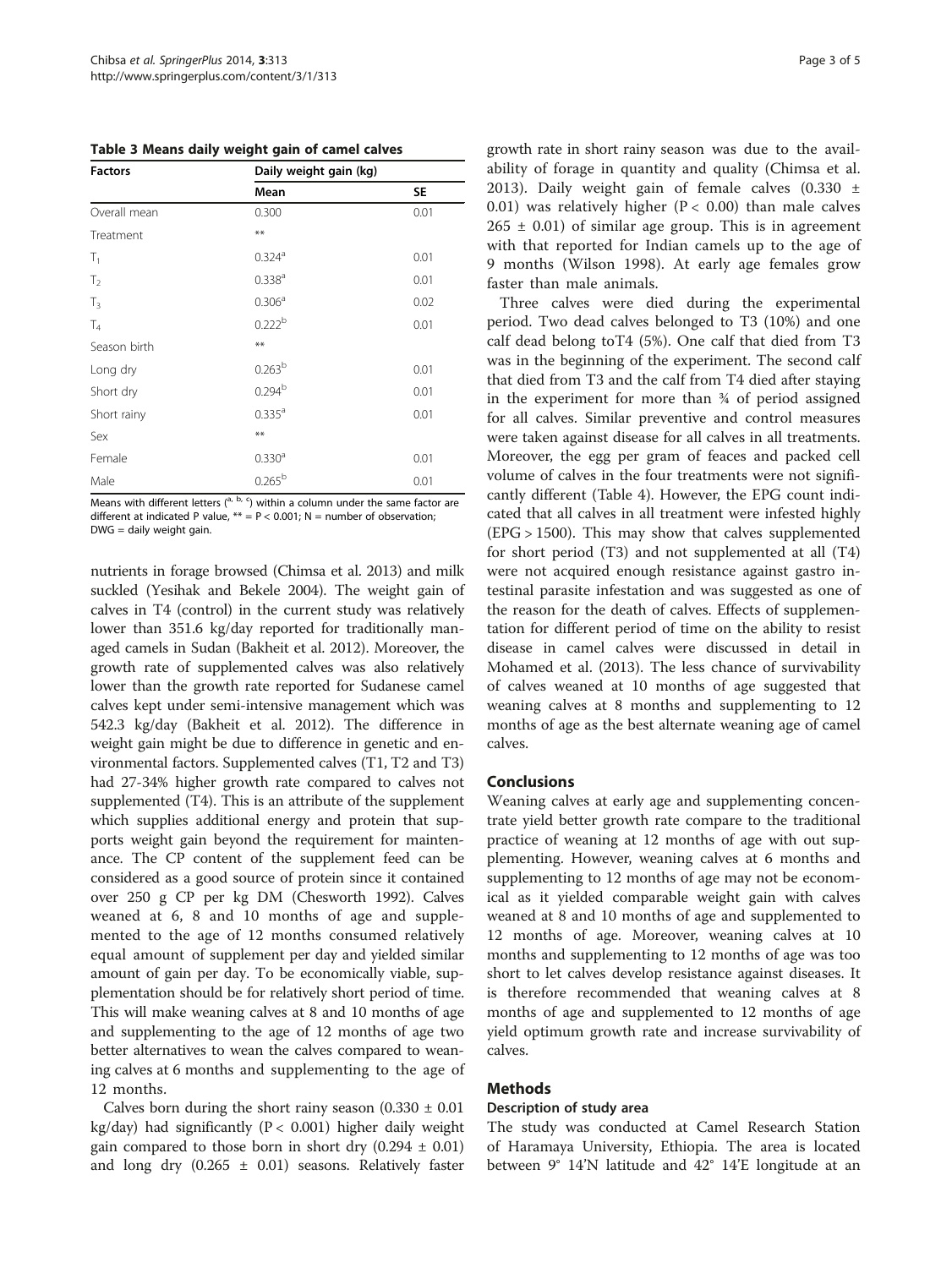<span id="page-3-0"></span>Table 4 Mortality, mean faecal egg count, larvae count and PCV of camel calves

| <b>Treatment</b> | <b>Mortality</b><br>(%) | Mean EPG |                                           | Mean %<br>PCV (Range) |
|------------------|-------------------------|----------|-------------------------------------------|-----------------------|
|                  |                         |          | Number Transformed mean<br>EPG (mean+S.D) |                       |
|                  |                         |          | ns                                        | ns                    |
| т,               | 0                       | 2612     | $2.29 + 0.37$                             | $22(18-24)$           |
| T <sub>2</sub>   | 0                       | 1526     | $2.21 + 0.35$                             | $21(18-28)$           |
| $T_3$            | 10                      | 1913     | $2.68 + 0.36$                             | $21(16-26)$           |
| $T_4$            | 5                       | 1200     | $1.81 + 0.35$                             | $20(16-24)$           |

EPG= egg per gram of faeces, ns= non significant.

altitude of 1300 – 1600 m above sea level. The climate condition is semi-arid with annual average rainfalls of 400 to 500 mm and average temperature of 17°C to 31°C. Seasons of the year are classified into long rainy (July–September), short rainy (March–April), long dry (October–February) and short dry (May–June) season. The soils type is sandy-dry-loam with some alluvial nature in some areas. The vegetation cover mainly includes dwarf shrubs (such as Indigofera species), large shrubs and trees (such as Acacia and Boscia species) and highly populated cacti.

#### Study animals

Twenty Camel calves of both sexes (11 males and 9 females) between 6 and 12 months of age were used for the study. The age of the calves were obtained from the record sheet at the camel research station. During day time, all calves browsed on the communal rangeland. They browsed for about 8 hours a day (9:30 am-5:30 pm) in both the dry and wet seasons. They were provided with water once a day. During the night, they were kept in night enclosure.

#### Data collection

Body weights were recorded for all camel calves in the experiment once in a week from August 2008 to August 2009. Data on the weight of calves was collected from weaning to 14 months of age for all calves.

Digital weighing scale was used to measure weight of calves. Daily weight gain was calculated by dividing difference between weekly weights by seven. Daily concentrate offered and refusals for each calf were measured and recorded. Differences in weight between concentrate offered and refused were used to calculate concentrate intake.

## Experimental design

Randomized complete block design with 4 treatments and 5 replications (animals) per treatment were used in the experiment. Twenty camel calves (11 males and 9 females) of both sexes were randomly assigned into 5 blocks based on their birth date. Calves in the block were randomly allocated to one of the 4 treatments  $(T_1,$  $T_2$ ,  $T_3$ , and  $T_4$ ). Calves in  $T_1$ ,  $T_2$ ,  $T_3$ , and  $T_4$  weaned at 6, 8, 10, and 12 months of age, respectively. Calves weaned at 12 months of age were used as a control simulating practices followed by the farmers in the area. Calves in  $T_1$ ,  $T_2$ , and  $T_3$  were supplemented after weaning from 6–12, 8–12, and 10–12 month of age, respectively, whereas calves in  $T_4$  (control) depend on browsing natural vegetation and suckled milk until 12 month of age. Camel calves that joined the respective treatments were weaned individually based on their birth date. Supplementation was done two times a day, morning (8:00–9:00am) and evening (5:00–6:00) in the individual feeding pen. The supplemented calves were given concentrate at 1.6 kg DM/100 kg live weight (Rechard [1989\)](#page-4-0) with a mixture of noug seed cake and wheat bran at a ratio of 40% and 60%, respectively. Feed provisions were adjusted every fortnight based on calf body weight.

#### Chemical analyses of concentrate samples

Sample of mixed concentrate offered and refused was analyzed for DM, ash, and CP (AOAC [2000](#page-4-0)). The neutral detergent fiber (NDF), acid detergent fiber (ADF), and acid detergent lignin (ADL) were analyzed (Van Soest et al. [1991](#page-4-0)).

#### Statistical analysis

The data were analyzed using GLM of Minitab ([1998](#page-4-0)) software. Factors showing significant difference at probability level of p < 0.05 were compared using the procedure of Tukey pairwise comparison. The statistical model used for analysis of data of concentrate consumption was:

$$
Y_{ijk} = \ U \ + \ T_i + \ E_j + \ S_k + \ e_{ijk}
$$

Where,  $Y_{ijk}$  = Observation of average daily weight gain.  $\mu$  = Over all mean.

- $T_i$  = Fixed effect of treatment.
- $E_j$  = Fixed effect of season of experiment.
- $S_k$  = Fixed effect of sex of calf.

 $e_{ijk}$  = Effects of random error for average daily weight gain.

The statistical model used for average daily weight gain was:

$$
Y_{ijk} = \ U \ + \ T_i + \ B_j + \ S_k + \ e_{ijk}
$$

Where,  $Y_{ijk}$  = Observation of average daily weight gain.

 $\mu$  = Over all mean.

- $T_i$  = Fixed effect of treatment.
- $B_i$  = Fixed effect of season of birth.